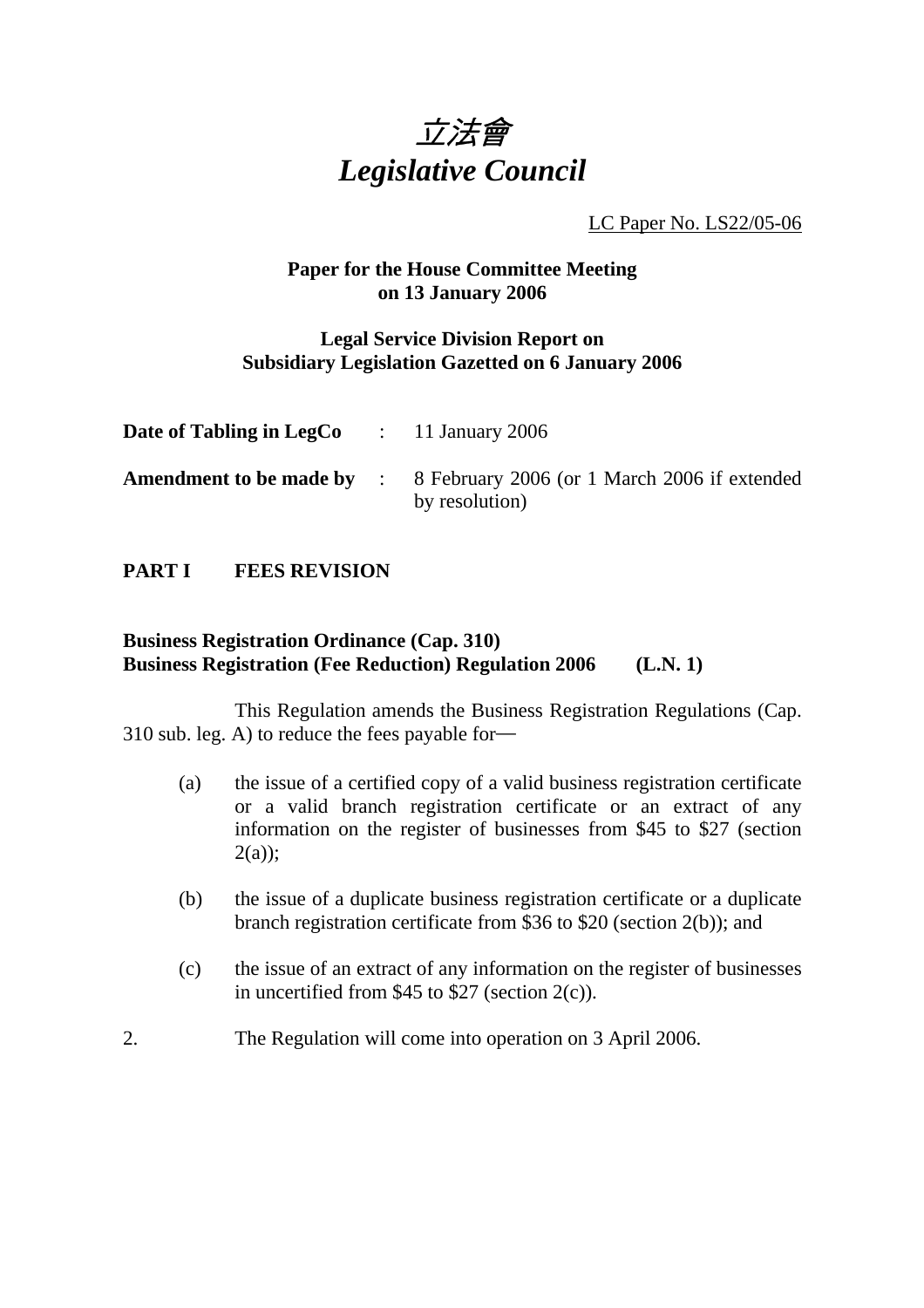### **Dutiable Commodities Ordinance (Cap. 109) Dutiable Commodities (Fee Revision) Regulation 2006 (L.N. 2)**

3. This Regulation amends the Schedule to the Dutiable Commodities Regulation (Cap. 109 sub. leg. A) to increase the fees payable for—

- (a) general bonded warehouse or public warehouse licence from \$17,500 to \$19,250 (section 2(1)(a));
- (b) warehouse licence in respect of liquors, tobacco, hydrocarbon oil and methyl alcohol (with manufacturer's licence) from \$17,500 to \$19,250 (section 2(1)(b));
- (c) warehouse licence in respect of liquors, tobacco, hydrocarbon oil and methyl alcohol (without manufacturer's licence) from \$17,500 to \$19,250 (section 2(1)(c));
- (d) liquors–manufacturer's licence, liquors–distillery licence and liquors–brewery licence from \$16,300 to \$17,950 (section  $2(2)(a)-(c)$ ;
- (e) tobacco-manufacturer's licence from \$16,300 to \$17,950 (section  $2(3)$ ;
- (f) every transfer of or substitution or amendment in any licence, not otherwise specified, except a transfer from one person to another (per case) from \$300 to \$360 (section  $2(4)(a)$ );
- (g) every transfer of any licence from one person to another, not otherwise specified (per case) from \$300 to \$360 (section 2(4)(b));
- (h) every landing certificate, certificate of shortages or breakages of cargo and certificate of accuracy from \$130 to \$150 (section  $2(4)(c)$ );
- (i) storage of goods in a Customs and Excise warehouse (per package per day or part of a day, after the first 48 hours) from \$1.2 to \$1.4 (section  $2(4)(d)$ ); and
- (j) attendance of a member of the Customs and Excise Service at a warehouse or any other place or for certain purposes (section 2(4)(e)): ―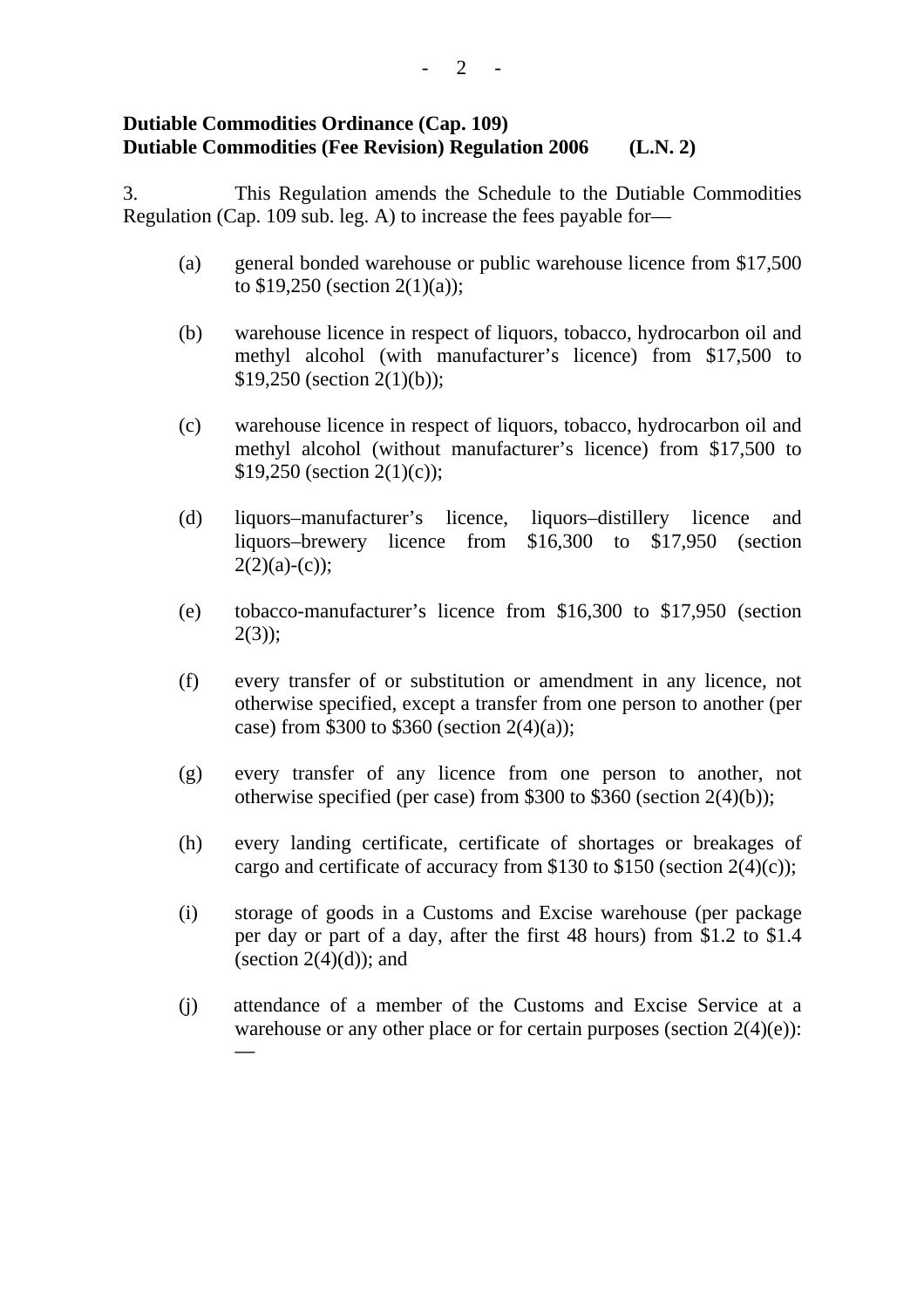|                                  | Per hour or part<br>of an hour | Per 8-hour day      | Per month                          |
|----------------------------------|--------------------------------|---------------------|------------------------------------|
| Inspector                        | 430 $(390^{\texttt{\#}})$      | $3,220(2,930^{\#})$ | 78,200 $(71,100^{\text{*}})$       |
| <b>Chief Customs</b><br>Officer  | 325 $(305^{\text{#}})$         | $2,440(2,265^{\#})$ | 60,200(54,900)                     |
| <b>Senior Customs</b><br>Officer | $260(235^{\text{#}})$          | $1,940(1,760^{\#})$ | $47,100$ $(42,800)$ <sup>#</sup> ) |
| Customs Officer                  | $170(155^{\text{*}})$          | $1,270(1,155^{*})$  | 30,700 $(27,900^{\circ})$          |

## # existing rate

4. The fees were last revised in 2000. According to the Administration, the increase in fees is in line with the "user pays" principle that fees should in general be set at levels sufficient to recover the full cost of providing the services.

5. The Regulation will come into operation on 3 May 2006.

### **Inland Revenue Ordinance (Cap. 112)**

### **Inland Revenue Ordinance (Amendment of Schedules 5 and 11 – Fee Revision) Order 2006 (L.N. 3)**

6. This Order amends Schedules 5 and 11 to the Inland Revenue Ordinance (Cap. 112) to―

- (a) increase the fee payable for an application requiring the Board of Review to state a case from \$640 to \$770 (section 2); and
- (b) reduce the fee payable in respect of a request for a notice of no objection for the deregistration of a private company under the Companies Ordinance (Cap. 32) from \$350 to \$270 (section 3).

7. The fee payable for an application requiring the Board of Review to state a case was last revised in 1993. According to the Administration, the increase in fee is in line with the "user pays" principle that fees should in general be set at levels sufficient to recover the full cost of providing the services.

- 8. The Order will come into operation on 6 March 2006.
- 9. For L.N.s 1-3, Members may refer to the LegCo Brief (File Ref.: FIN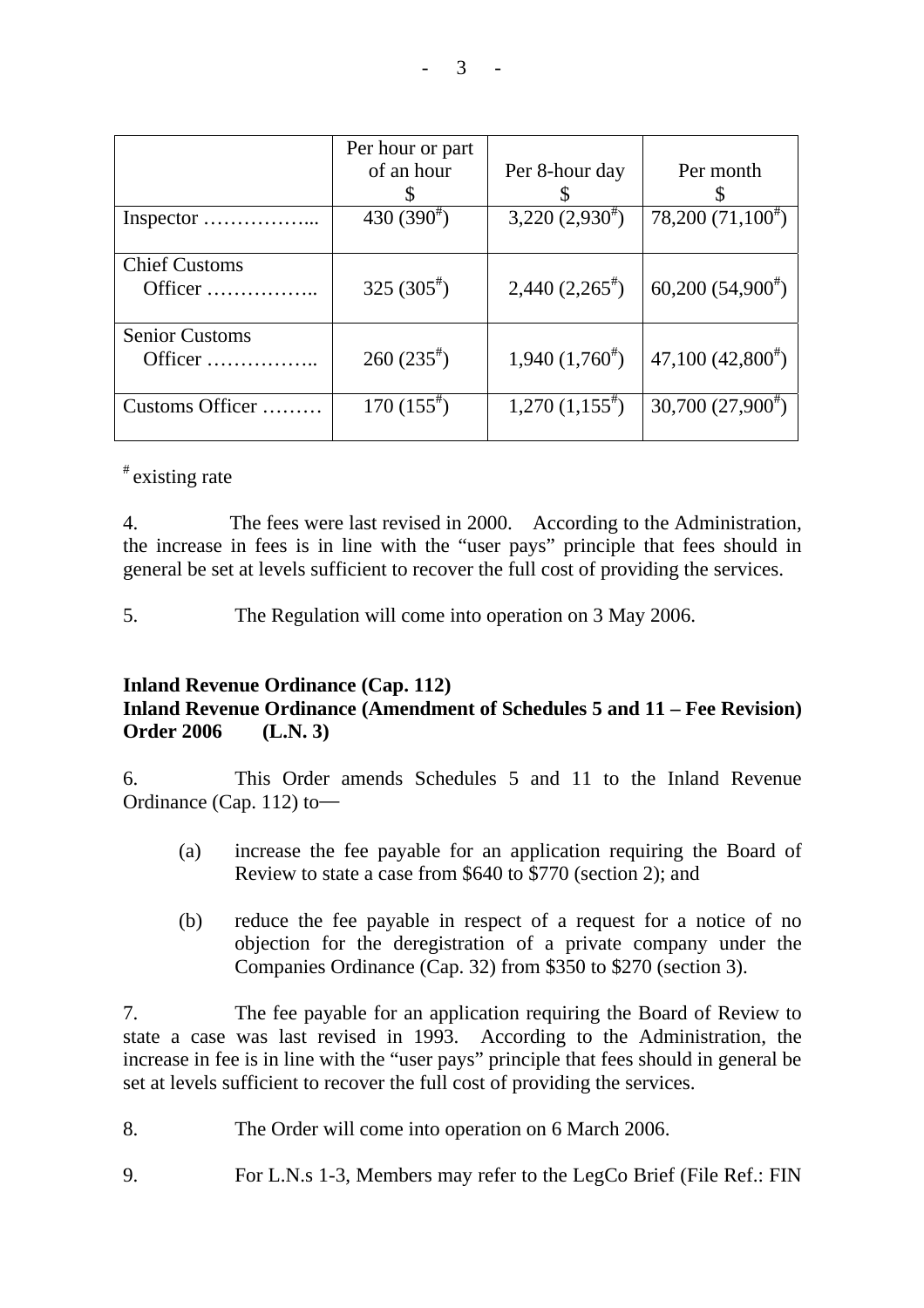CR 1/2321/05 Pt. 3) issued by the Financial Services and the Treasury Bureau in January 2006 for background information.

10. At the meeting of the Panel on Financial Affairs on 6 June 2005, members noted that the Administration had carried out costing exercises at the 2005-06 price level to review the costs of fee items and, based on the outcome of the review, 35 fee items were proposed to be revised, with 30 increases and 5 reductions. While members in general supported the proposal, they expressed the following views:―

- (a) The Administration should strengthen its efforts in controlling costs for provision of public services, such as by enhancing the use of information technology, with a view to creating more room for fee reduction for public services; and
- (b) Given that some of the 35 fee items had not been revised for some years, the level of fees had been below or above the full cost-recovery levels for a long period of time. A mechanism for revising fees of public services was needed to ensure that their levels were up-to date.

11. Members may wish to refer to the minutes of the Panel meeting on 6 June 2005 (Agenda Item V of LC Paper No. CB(1) 2207/04-05) for details.

# **PART II MISCELLANEOUS AMENDMENTS**

### **Import and Export (General) Regulation (Cap. 60 sub. leg. A) Import and Export (General) Regulations (Amendment of Fourth and Fifth Schedules) Order 2006 (L.N. 4)**

12. This Order amends the Fourth and the Fifth Schedules to the Import and Export (General) Regulations (Cap. 60. sub. leg. A) so that all textile exports to Member States of the European Union will have to be covered by export notifications completed by traders registered under the Textiles Trader Registration Scheme if they are not covered by consignment-specific export licences, and all cut-and-sewn garments destined for the European Union will be subject to the Production Notification requirement under Part IIA of the Import and Export Ordinance (Cap. 60).

13. Members may refer to the LegCo Brief (File Ref.: CIB CR 14/46/15) issued by the Commerce, Industry and Technology Bureau on in January 2006 for background information.

14. The Administration has consulted the Panel on Commerce and Industry about the modifications to the textiles control system, and the amendments to the relevant legislation to tie in with the elimination of quota restrictions on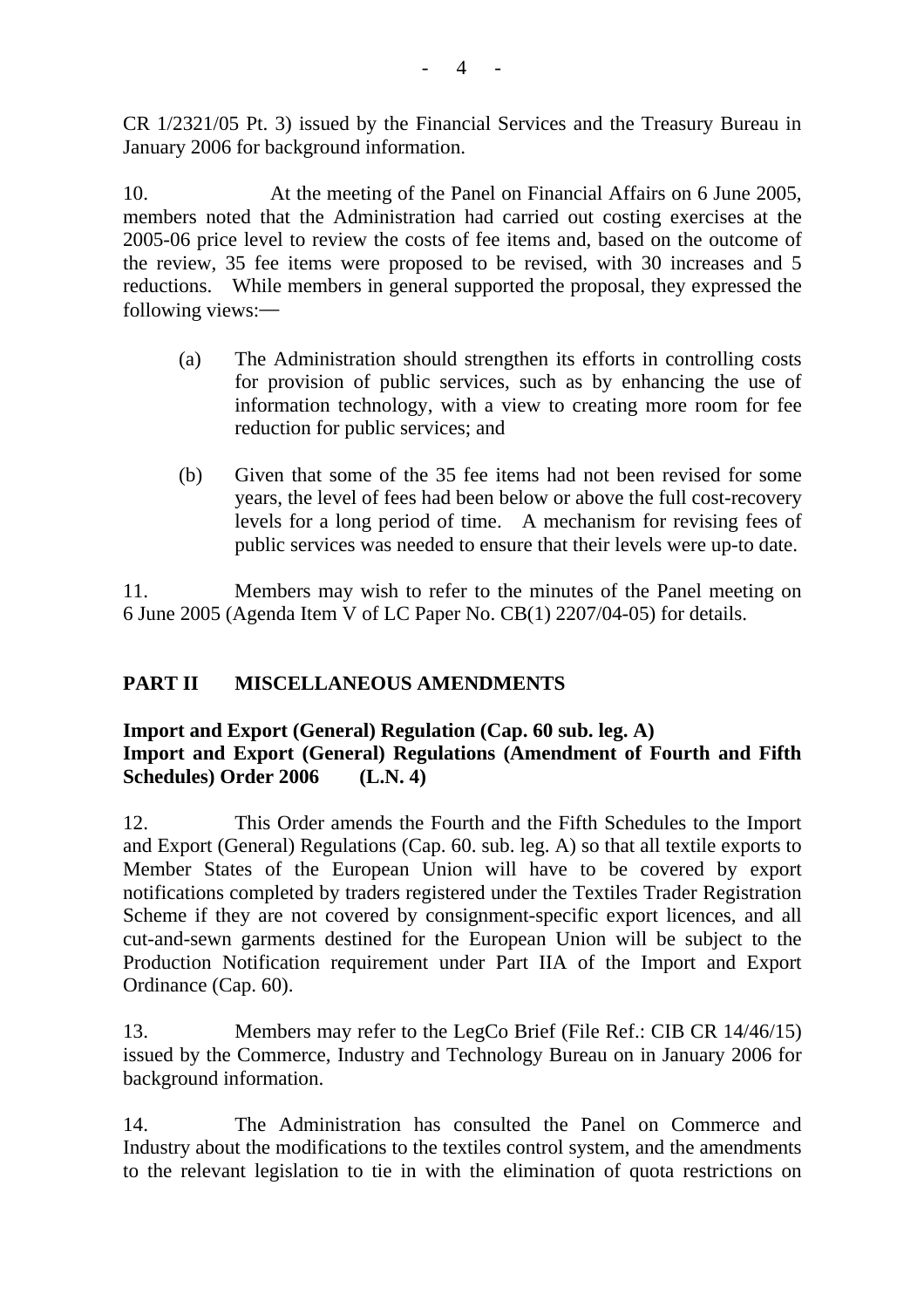Hong Kong's textile and clothing ("T&C") exports pursuant to the global elimination of quantitative restrictions on T&C products under the World Trade Organization Agreement on Textiles and Clothing. The Administration has not, however, consulted the Panel on the Order in particular.

15. The Order will come into operation on 15 March 2006.

### **The Chinese University of Hong Kong Ordinance (Cap. 1109) Statutes of The Chinese University of Hong Kong (Amendment) Statutes 2005 (L.N. 5)**

16. These Statutes amend the Statutes of The Chinese University of Hong Kong in Schedule 1 to The Chinese University of Hong Kong Ordinance (Cap. 1109). The main purpose of the amendments is to remove the prohibition on student members to participate in considering reserved areas of business in the meetings of the Senate, of the Board of each Department and of committees and other bodies established by the Senate. Instead, the Senate is given the power to decide whether student members are allowed to participate in considering reserved areas of business and the manner of their participation.

17. In the Statutes of The Chinese University of Hong Kong, the reserved areas of business are—

- (a) matters affecting the appointment, promotion and other affairs relating to teachers and members of the University staff as individuals;
- (b) matters affecting the admission and academic assessment of students as individuals; and
- (c) expenditure estimates and other matters concerning the finances of the University.

### **The Chinese University of Hong Kong Ordinance (Cap. 1109) Statutes of the Chinese University of Hong Kong (Amendment) (No. 2) Statute 2005 (L.N. 6)**

18. This Statute amends the Statutes of The Chinese University of Hong Kong in Schedule 1 to The Chinese University of Hong Kong Ordinance (Cap. 1109) to provide for the conferring of the following new degrees : Bachelor of Laws (LL.B.), Master of Laws (LL.M.), Juris Doctor (J.D.) and Doctor of Psychology (Psy. D.), by the University.